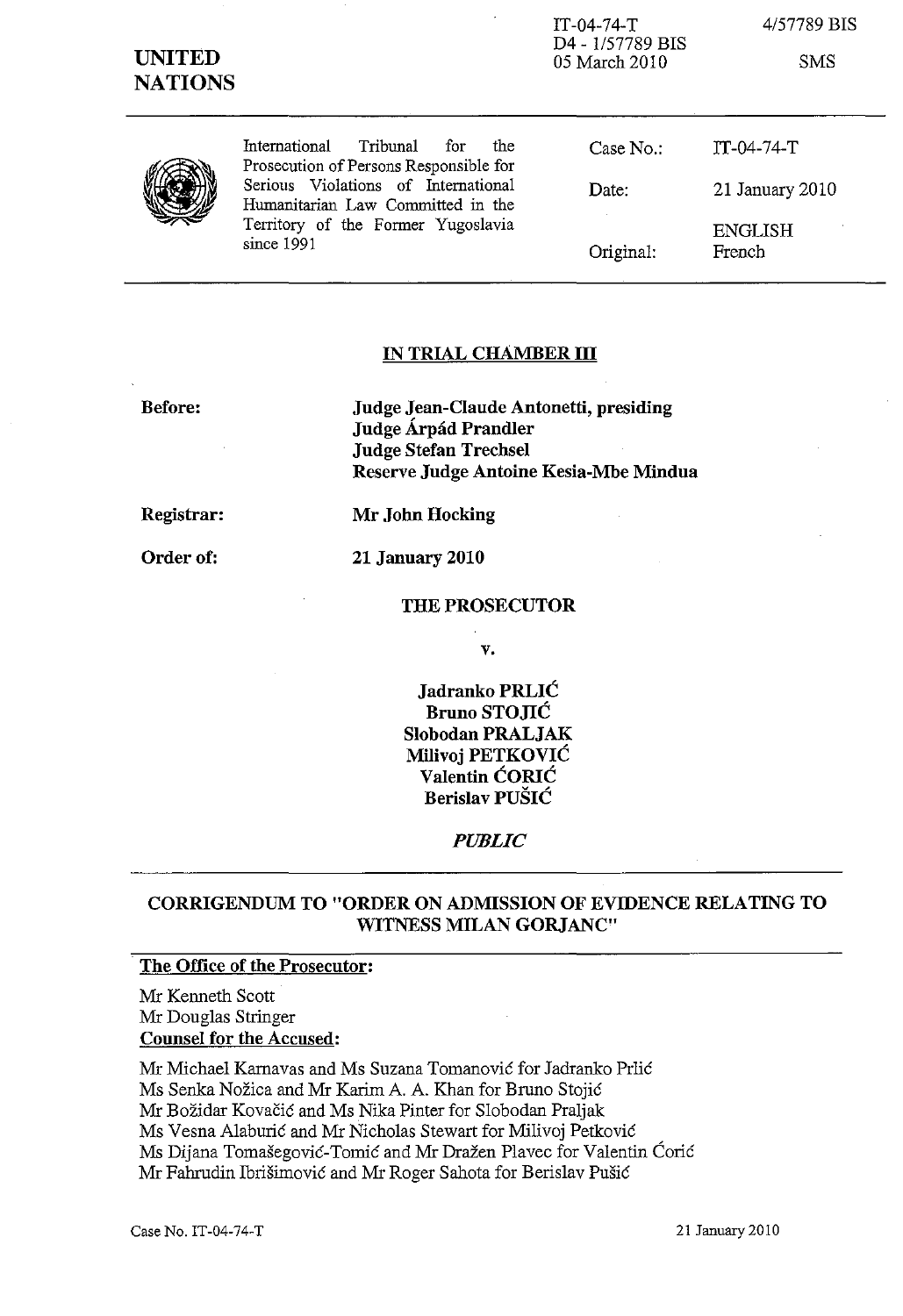**TRIAL CHAMBER III** ("Chamber") of the International Tribunal for the Prosecution of Persons Responsible for Serious Violations of International Humanitarian Law Committed in the Territory of the Former Yugoslavia since 1991 ("Tribunal"),

# **PROPRIO MOTU**

**NOTING** the "Order on the Admission of Evidence Relating to Witness Milan Gorjanc", rendered publicly by the Chamber on 14 December 2009 ("Order of 14 December 2009"),

**CONSIDERING** that with regard to Exhibit 4D 01483, requested for admission by Counsel for the Accused Petkovic ("Petkovic Defence"), the Annex attached to the Order of 14 December 2009 was worded as follows:

"4D 01483: Not admitted by a majority (the witness did not comment on the·

Proposed Exhibit,"

**CONSIDERING** that the Chamber now notes that Exhibit 4D 01483, requested for admission by the Petkovic Defence, has already been admitted by the Chamber, $<sup>1</sup>$ </sup>

**CONSIDERING** that the request for its admission is thus moot,

**CONSIDERING,** therefore, that in the Order of 14 December 2009, the Chamber should have indicated that the request to admit Exhibit 4D 01483 was moot,

**CONSIDERING** that the disposition in the Order of 14 December 2009 should be amended and changed to read:

"DECLARES **MOOT** the request of the Petkovic Defence in relation to

Proposed Exhibit 4D 01483 on the grounds set out in the Annex attached to

the present Decision,"

 $<sup>1</sup>$  4D 01483 admitted by the "Ordonnance portant admission d'éléments de preuve relatifs au témoin</sup> *Ivan Beneta"* of 7 December 2009.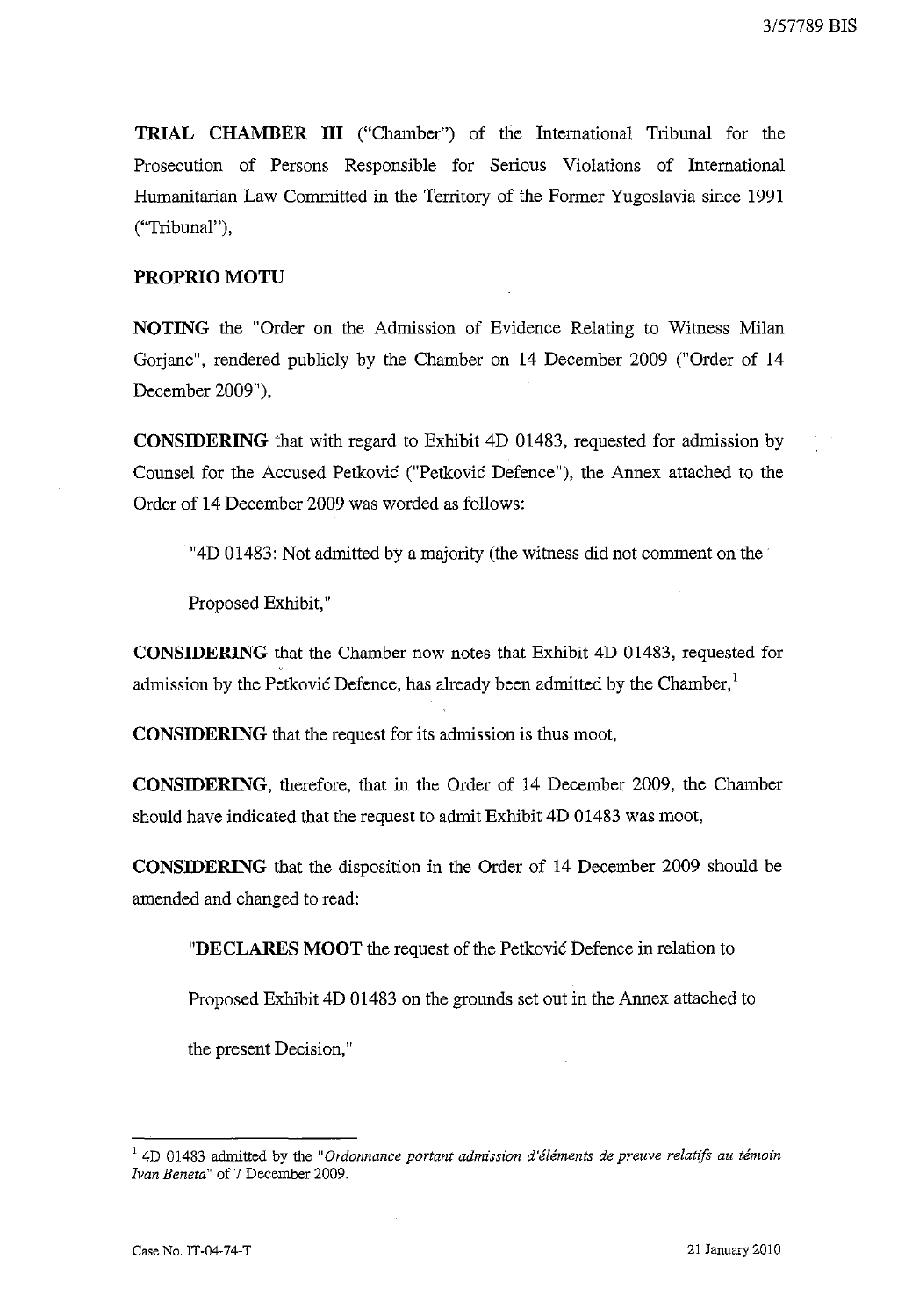**CONSIDERING** that the Annex to the Order of 14 December 2009 should also be amended as follows:

"4D 01483: Moot (Reason: Already admitted by the *'Ordonnance portant admission d'elements de preuve relatifS au temoin Ivan Beneta'* of 7 December 2009)."

## **FOR THE FOREGOING REASONS,**

**PURSUANT TO** Rules 54 and 89 of the Rules of Procedure and Evidence,

**ORDERS** that a part of the disposition of the Order of 14 December 2009 be amended and completed by adding the following:

**"DECLARES MOOT** the request of the Petkovic Defence in relation to

Proposed Exhibit 4D 01483 on the grounds set out in the Annex attached to

the present Decision,"

#### **AND**

**ORDERS** that the Annex to the Order of 14 December 2009 with regard to Exhibit 4D 01483 be amended as follows:

"4D 01483: Moot (Reason: Already admitted by the *'Ordonnance portant admission d'etements de preuve relatifs au temoin Ivan Beneta'* of 7 December 2009)."

Done in English and in French, the French version being authoritative.